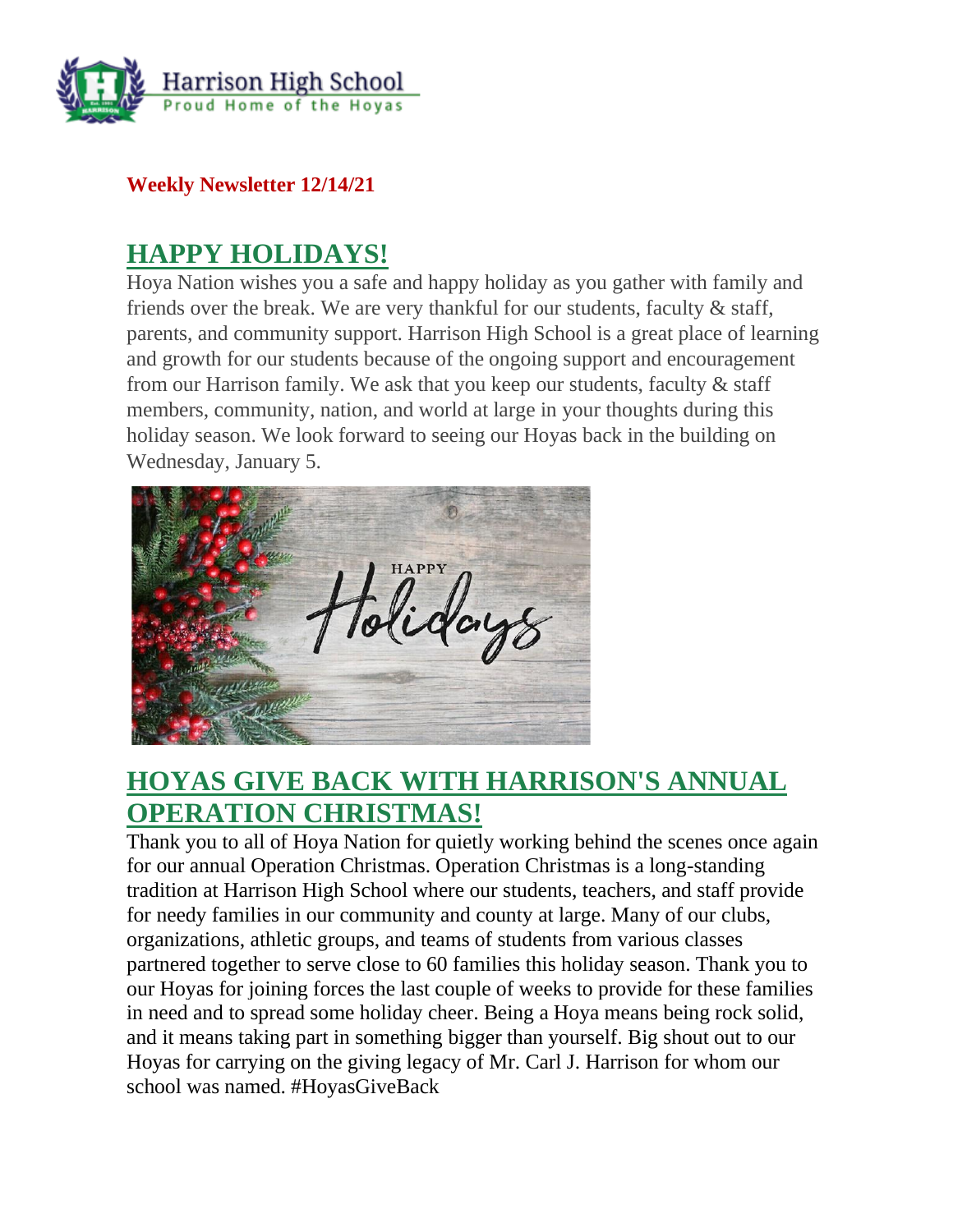

## **UPCOMING DATES**

Over the next six weeks, please mark your calendars with holidays and early release days:

- Thurs, December 16, 2021 is an Early Release/Final Exam (Regular bus transportation provided at early release time)
- Fri, December 17, 2021 is an Early Release/Final Exam (Regular bus transportation provided at early release time)
- Mon, December 20, 2021 Friday, December 31, 2021 is Winter Break
- Mon, January 3, 2022 & Tues, January 4, 2022 are Student Holidays/Staff Workdays
- Wed, January 5, 2022 is the first day of second semester

# **EXAM INFORMATION**



# **HOYA BLOCK**

Registration for Hoya Block next semester will start on Thursday, December 9th. Please click **[here](http://url503.cobbk12.org/ls/click?upn=Lr5Kj85exJaDj793QUoDMxoBFqYG9jsvxI4LoJlDFzMhUCpXbnVhhqIbIvVR7eDkW2lzE7udnvgKuQAcOzbNvqwOcyAOegilze8a86prJ3fs7WsFbuGo7F-2BRKeWxq3SIuaiP11vaI8L0hwp4wkrNqfoN6fZy3-2Fi0LRAg0lkB8izCeheAI-2F2CyN2u5ExeZNDb-w1j_W-2BfLYUoUwwI1tuGClKRhhPOSepcZIFoXnUIMjiA717kQ1i13BNQTwwJ9cl-2BWArXr6-2FDxoCbNFrRaplJKtN7fZ899OK18bRNn-2BNZsISZyTlJiY6UmnVaM6W57DYexPhq0Tu6okW2HfqJpWGXE28F-2B0Jm4j0Kam2rb7B5hTVkCcHYGdAELGg-2BTk-2FE65U6HbT-2BM2RsjUiJI3N96M0fIx4vY62-2F6Zp-2B9hnvvdgkK3olvyU736Jjs00bB5ZusCIbF3MUA-2BLD8El-2BfEy7SO977hrg2fw-3D-3D)** to register. All students will need to register before the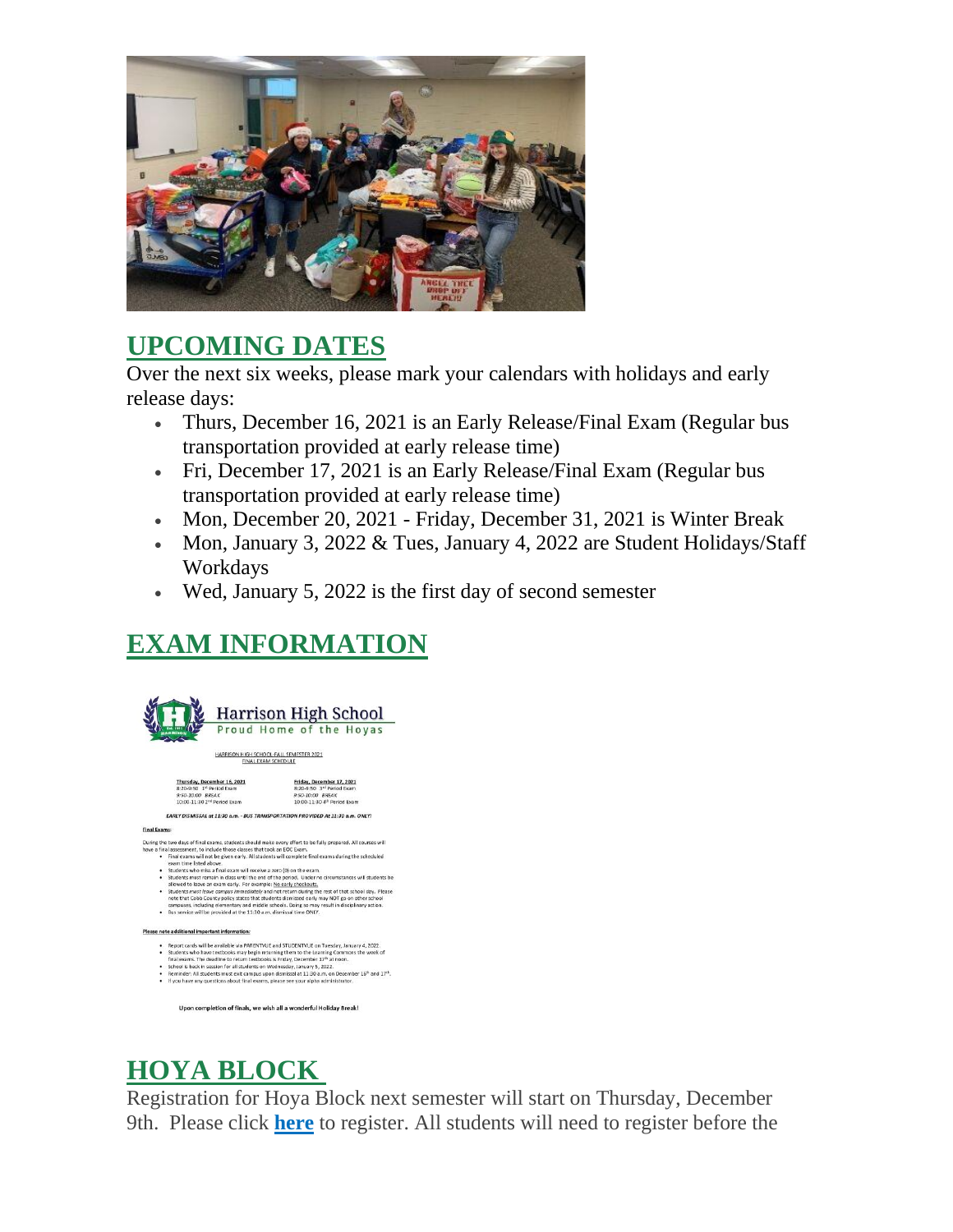deadline on Friday, January 7th. Please visit the **[Hoya Block](http://url503.cobbk12.org/ls/click?upn=oq5wnnHoD1NAxpT8rNAGXMR1eG7MJW44UQRvGTy3TsrYMq-2B5vCvT-2FZh3QX3QFVG1Zf2WVq3mBUwffgB8KB5Wsg-3D-3DgAVA_W-2BfLYUoUwwI1tuGClKRhhPOSepcZIFoXnUIMjiA717kQ1i13BNQTwwJ9cl-2BWArXr6-2FDxoCbNFrRaplJKtN7fZ899OK18bRNn-2BNZsISZyTlJiY6UmnVaM6W57DYexPhq01D4NDS6pn3Iye4TaGZ-2FempVwdTA6GaKjUZ-2FkN-2Bd5BI8qyO7SnExAcUeRn0QycqBaUgsqL3SNniQ91xwsNUwGYL0Wo05e1NYENBM3KpRpIcf90ij7xkrK0qaaDqIgYsyN3rm8Ncxh3uuAssMzEagY8g-3D-3D)** page on our website for additional information.

## **SPRING 2022 STUDENT PARKING**

All current junior and senior students who wish to purchase a parking decal for next semester must complete the student parking survey by following the link below. This survey will close at 5 pm on Tuesday, December 21st, but please complete as soon as possible so that we can get an accurate count of students who wish to park on campus next semester. Once all parking information has been processed, we will communicate specific instructions for parking decal payment and pick-up to the email address that was used to complete the survey. Look for that information to be sent out by the end of the December 27th week, with a tentative decal distribution schedule of assigned pick-up times on January 3rd and 4th.

IMPORTANT: You must complete the survey to be considered for parking, but you do not need to re-apply for parking if you currently have a Fall 2021 decal or if you have a current parking application for this school year submitted.

Please email Becky Kelly (**[rebecca.kelly@cobbk12.org](mailto:rebecca.kelly@cobbk12.org)**) if you have any questions. Thank you!

PARKING SURVEY

LINK: **[https://HarrisonHS.formstack.com/forms/spring\\_semester\\_student\\_parking\\_survey](http://url503.cobbk12.org/ls/click?upn=k2a9oSGmmBVDQ-2BEzH5jEzTLwNsB7PjW5hg5PGN5MBEoDNYx4yj3kqjPckyv8emA-2BNGDUCnQQFe9BJpVJd1DUhhT3d87fYLIpmi-2Bv-2BT-2BiGLRQ8YDGxR0YrKgRditXgTRd272-_W-2BfLYUoUwwI1tuGClKRhhPOSepcZIFoXnUIMjiA717kQ1i13BNQTwwJ9cl-2BWArXr6-2FDxoCbNFrRaplJKtN7fZ899OK18bRNn-2BNZsISZyTlJiY6UmnVaM6W57DYexPhq0VisxEr14ktUTthfYuOOV5ojWKkwzGu4WGebmjXe-2BRbmDfmQfsWkvnJ9bqavp6jbbDDkTiCSPRhvIjV5zMt0Rf9S-2BntWCt8CUQXvYEO64RtshwXgxv-2B6aYiEiOcuPazEyODV9HQrzmy0z5lPKWGdTEA-3D-3D)**

## **VAPING MESSAGE**

In the last few weeks, we have seen more and more students using and/or possessing vapes. The vaping devices come in various forms and look very similar to a USB flash drive, pen, lighter, and other everyday items. Not only are the vaping devices difficult to identify, but the traditional smoke smells are also not present with vaping.

We are very concerned about the vaping trend because it puts the safety of our students at risk. For example, students can have very serious reactions to vaping even requiring medical attention in some cases. Many of the substances used in vapes contain high concentrations of nicotine and are highly addictive. Vapes can also be used to distribute marijuana and other drugs.

Please help us at home, if you have not already done so, by talking with your teens about the dangers of vaping. Please also remind them that vaping is not allowed at school per Cobb County School District Student Code of Conduct. We will continue to administer appropriate discipline for students who are in violation of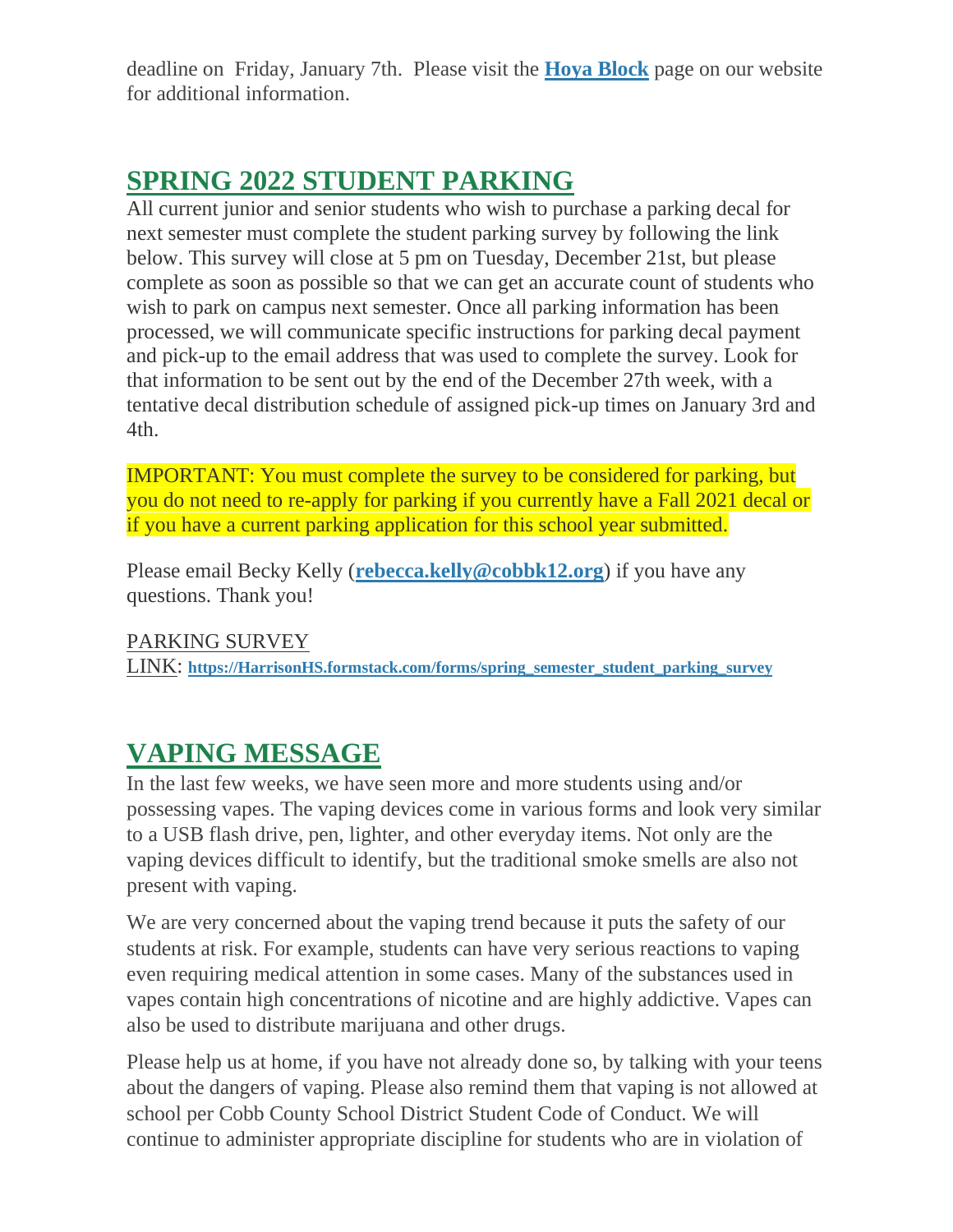the code of conduct. We have messaged out this information in class meetings and will continue to make announcements. We will also more closely monitor the areas on campus where vaping has been reported.

Please click **[here](http://url503.cobbk12.org/ls/click?upn=oq5wnnHoD1NAxpT8rNAGXFUBGqRMUrhNgNtPlhorsnLS-2B0O8XYYlTLUErKOz-2B7S3q6f784XOUEhGHYQx3uT0HtUJji-2BhjZmT1dyoXk8UQn-2ByrMJV3fGo3ZxLRWQDQ36gIolS_W-2BfLYUoUwwI1tuGClKRhhPOSepcZIFoXnUIMjiA717kQ1i13BNQTwwJ9cl-2BWArXr6-2FDxoCbNFrRaplJKtN7fZ899OK18bRNn-2BNZsISZyTlJiY6UmnVaM6W57DYexPhq08sVaf8SNaydNusA5G-2FizFR35rjoDlWjzzTH-2BQ3VH2FTYsl2xrr8njGYeXNIlGAf1veC67UcnXiGyUCAoZiPSxztPSdp2bxpHyfok-2FIc3clRs5BXHAEVsfzxng6UNkBhSKDHySN7SMBw9S1eBLWaeSg-3D-3D)** for information from the Georgia Department of Education about the dangers of vaping as well as other helpful resources. Student safety is always our top priority, and we thank you for your continued support.

Sincerely,

Harrison Administration

## **SENIOR NEWS**

Any senior who is graduating in December MUST turn in school laptops, pay for library fees/fines, and turn in all textbooks by the afternoon of Dec. 15th. Notices were given out last Tuesday of those with outstanding fees/fines.

### **Graduation Date:**

We are excited to announce that Harrison's commencement will be Thursday, May 26, 2022, at 2:30 pm at the KSU Convocation Center. We are looking forward to celebrating our wonderful Class of 2022! Additional details for our graduation ceremony will be communicated in the coming days.

## **SOCIAL MEDIA SAFETY**

Parents, please continue to talk to your teens about how they use social media. Remind them that posting a threat or negative comment is hurtful and can even be against the law. Mean, illegal, or negative social media postings are online forever and can be seen by law enforcement, future employers, military recruiters, and college admission officers. It is imperative that our students practice good digital citizenship to avoid embarrassing themselves and their families and/or dealing with law enforcement for potential cybercrimes. Remind them that there is no anonymity in the digital world and that there is always a record/digital footprint of anything that is put on a social media site. Occasional morning announcements are made for students as friendly reminders. We are not anticipating any problems, and we always proud of our Hoyas. Thank you for your continued support. Below are some parent links for reporting social media abuse:

- Instagra[m](http://url503.cobbk12.org/ls/click?upn=k2a9oSGmmBVDQ-2BEzH5jEzcI5QFNwqlulDRw0JLYHpg2BxWEk7pe3MTErs3ecXc1wrv8i71U-2BVbF-2FhChsPWOaxw-3D-3DVAp4_W-2BfLYUoUwwI1tuGClKRhhPOSepcZIFoXnUIMjiA717kQ1i13BNQTwwJ9cl-2BWArXr6-2FDxoCbNFrRaplJKtN7fZ899OK18bRNn-2BNZsISZyTlJiY6UmnVaM6W57DYexPhq0xXIEKryZg6Qs1DLBSnUGVALWQqzNg-2FzDTCs0tULg6TJ9llUIyW9Pel7BnkE7LEULIberdb-2FlBZxZ1mEVkvMP1-2BXUG7k-2FBUqCcfbHLPX64g-2Fw0RR9UVd0zugJ-2FNecU9VGYwAB2Dzmgeqir20RjfGC-2FQ-3D-3D) **[https://help.instagram.com/165828726894770](http://url503.cobbk12.org/ls/click?upn=k2a9oSGmmBVDQ-2BEzH5jEzcI5QFNwqlulDRw0JLYHpg2BxWEk7pe3MTErs3ecXc1wrv8i71U-2BVbF-2FhChsPWOaxw-3D-3D6G4E_W-2BfLYUoUwwI1tuGClKRhhPOSepcZIFoXnUIMjiA717kQ1i13BNQTwwJ9cl-2BWArXr6-2FDxoCbNFrRaplJKtN7fZ899OK18bRNn-2BNZsISZyTlJiY6UmnVaM6W57DYexPhq0jdVMdXucuAIvlITPdB6h1Me6l5EOT02x2fnhuJhIRugsxi5ev0ses9XEsuZp6C5e6o3JtaO7JKQdFS6LF164hs7jARr4LHk6LaIuwVCsIQrR4w8bolawey8lw533Lg7wX6iH0eAgAalYZ7E8rAhjmg-3D-3D)**
- Twitte[r](http://url503.cobbk12.org/ls/click?upn=k2a9oSGmmBVDQ-2BEzH5jEzR-2BDhITICOS7RMQN4FouZJKjE8sUbxMTcMoUu3W-2Fm0ozIPX-2BQ-2BA4J3pYZR3yw-2BVT28-2FaJNONWzbJws3TGqfwJAw-3D5bRW_W-2BfLYUoUwwI1tuGClKRhhPOSepcZIFoXnUIMjiA717kQ1i13BNQTwwJ9cl-2BWArXr6-2FDxoCbNFrRaplJKtN7fZ899OK18bRNn-2BNZsISZyTlJiY6UmnVaM6W57DYexPhq0-2F3-2FcarpsCT5-2BZZWGDLRddVEViNjL-2BvMSIEqezzEJhk4qwfJan9LJ6a-2FCzvhfHg-2FLEjLZyu-2FascDFxIHVVZkzywE-2FytOrkhT0MixUx8e-2Fo-2Bg6yw5KS5pwTEhIx84DywCTS7Wnj-2BTPhPp8pl5Mgx2n0g-3D-3D) **[https://help.twitter.com/en/forms/safety-and-sensitive-content/abuse](http://url503.cobbk12.org/ls/click?upn=k2a9oSGmmBVDQ-2BEzH5jEzR-2BDhITICOS7RMQN4FouZJKjE8sUbxMTcMoUu3W-2Fm0ozIPX-2BQ-2BA4J3pYZR3yw-2BVT28-2FaJNONWzbJws3TGqfwJAw-3DOtmM_W-2BfLYUoUwwI1tuGClKRhhPOSepcZIFoXnUIMjiA717kQ1i13BNQTwwJ9cl-2BWArXr6-2FDxoCbNFrRaplJKtN7fZ899OK18bRNn-2BNZsISZyTlJiY6UmnVaM6W57DYexPhq0lnVzvzS1f7GnXn6QRq2U0IKdXBmxSDTIf7n9-2FxNlihihyUeV4XNDmnK7pLGKR8GWO3lwyi-2FU1YNumg9sC8LgjVKFXG8LI2TUV1uSuqEf24yAE4z-2B5mRyAEkDRxPRNG6fsKp1sPPzgvRQKTdEmaoMlg-3D-3D)**
- Snapchat **[https://support.snapchat.com/en-US/a/report-abuse-in-app](http://url503.cobbk12.org/ls/click?upn=lifxRKNE4qaF4JWLXkbAsl2c6ajj-2FliP2he2mhXGRu6E-2Bf0FxVgpc-2FTJGfl5E15vjg4gQXS852Pr0XfsZ9uSgA-3D-3DuT2s_W-2BfLYUoUwwI1tuGClKRhhPOSepcZIFoXnUIMjiA717kQ1i13BNQTwwJ9cl-2BWArXr6-2FDxoCbNFrRaplJKtN7fZ899OK18bRNn-2BNZsISZyTlJiY6UmnVaM6W57DYexPhq0MpvWOHwPBw4ufhXinU8V3ZwQw-2Bef-2BZiGZQE3Zws5iEGh-2F-2Bz5335Zz1aUM2kBsg4Ch0bBlswA3Qh-2B0R7x4Pa0jkWlZHMARU-2F1-2BDYljbqXC2tpa0oA0K2oxTBph6DHpgrDHqcrNKiJJggjvwo7WS8YRg-3D-3D)**
- TikTok **[https://support.tiktok.com/en/safety-hc/report-a-problem](http://url503.cobbk12.org/ls/click?upn=lifxRKNE4qaF4JWLXkbAsodzc3mOHT2rqycJw3vOcoIqYYG-2Bp072HTZvgXZ4I5V6BABE5dYMwdl-2FtiCOXEsBlA-3D-3Dl2e5_W-2BfLYUoUwwI1tuGClKRhhPOSepcZIFoXnUIMjiA717kQ1i13BNQTwwJ9cl-2BWArXr6-2FDxoCbNFrRaplJKtN7fZ899OK18bRNn-2BNZsISZyTlJiY6UmnVaM6W57DYexPhq0ZyEZWTu5jTHptVpH45QdaJkBUFPPKnHaluq0SakjpetGbpgI9ZvArHM8K54TYD8-2BoMx13yRnPOJlI6RZQkTsOvyIRNAkdqoqGNd9bve-2BlehMvjnaGlf-2B9HXW9SKIJKZrrGDsjzy-2FZeSMNeHvcSIoVw-3D-3D)**
- Facebook **[https://www.facebook.com/help/1753719584844061](http://url503.cobbk12.org/ls/click?upn=oq5wnnHoD1NAxpT8rNAGXKbxe0Ggy2RgqToOMTISfcS1TzscQgkJ4DBJrNpIrEfISU31IJgwW3pczfXTopJrDw-3D-3DsiBE_W-2BfLYUoUwwI1tuGClKRhhPOSepcZIFoXnUIMjiA717kQ1i13BNQTwwJ9cl-2BWArXr6-2FDxoCbNFrRaplJKtN7fZ899OK18bRNn-2BNZsISZyTlJiY6UmnVaM6W57DYexPhq0CalcpILPfZlJdNcals5HOC8d2gc-2BfJcPVekmuScHieNxPBCEJxe1ACOwhRyyzElaxRW2S5A14Wqlqdi0jzhFtybmWnzoUsVMGww3fHZvcYMcATH5gvY-2FvTOh6GqEDnBnRcHR4arbyK9l9yQJK9-2BShQ-3D-3D)**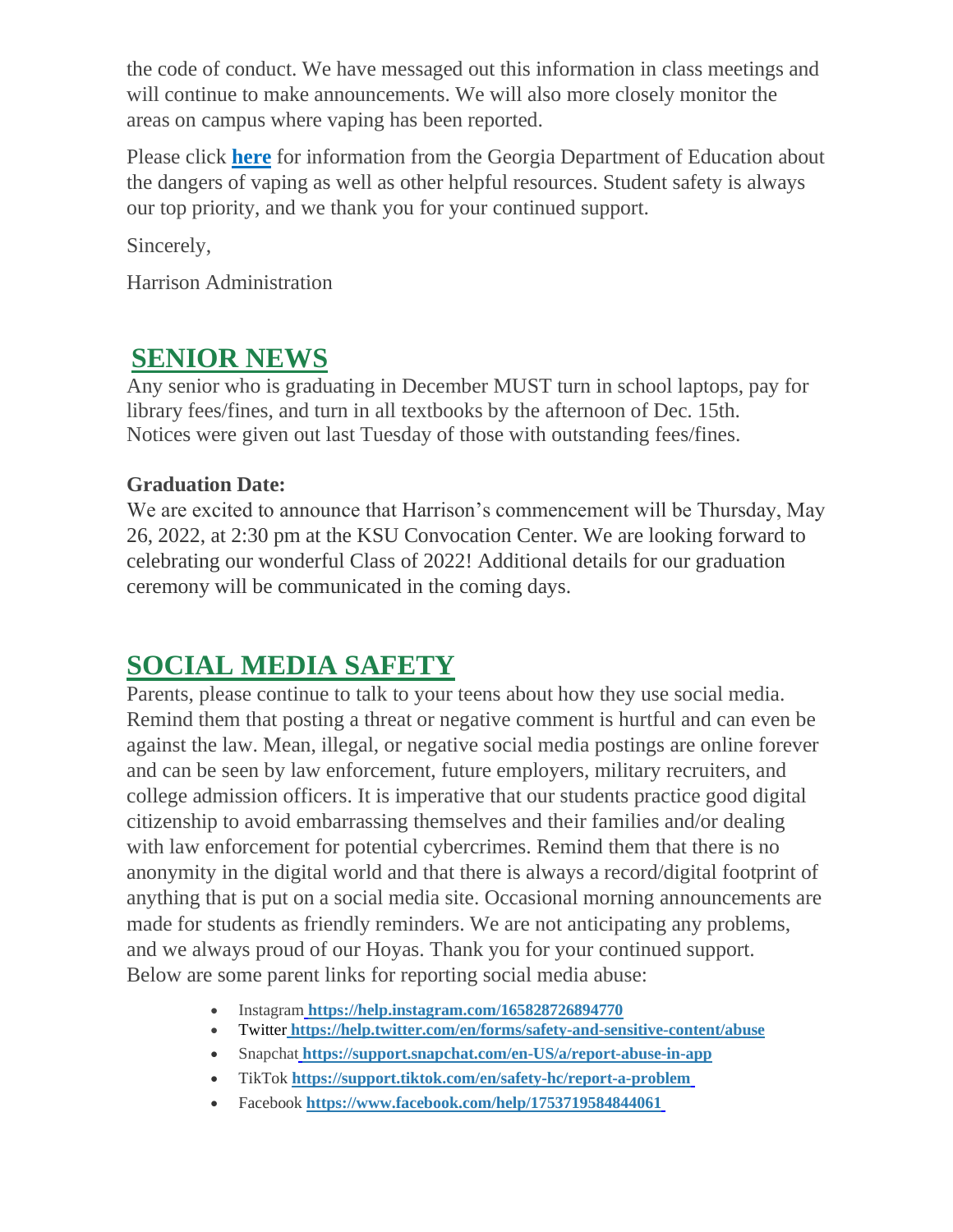## **PRE-COURSE ASSIGNMENTS**

Be sure to complete your pre-course assignments for your upcoming courses! All Pre-Course assignments are due at the end of the second week of the spring semester view the **[pre-course catalog](http://url503.cobbk12.org/ls/click?upn=lifxRKNE4qaF4JWLXkbAsjh7ycX9GyI4V6qRbFFivNpp-2B3syQ-2BF1CRoHOrZqfnEtQcfUXEzQ4WYketaNTGV340xDrtszQl4MMmDJOpYGkIqOdI9knBrxIYgBj-2By1dR0-2FLDWrEwd9IPGJDTjbe0j9QA-3D-3Dlmdm_W-2BfLYUoUwwI1tuGClKRhhPOSepcZIFoXnUIMjiA717kQ1i13BNQTwwJ9cl-2BWArXr6-2FDxoCbNFrRaplJKtN7fZ899OK18bRNn-2BNZsISZyTlJiY6UmnVaM6W57DYexPhq0JdS5hp0eUFpCmgTs7-2BZlzN9crl7wuxvo4SqO9czC2xK9d4FQ6kc12xr5ls5mZr7P5btpWQdO5-2Frwm8vgc7Mdchq5Ws8fPyU2C57gx-2BL16I6zvGFHG9GCv3lnl8JL2e7pVCu33-2FEaZTvYD9yIc7DvWg-3D-3D)** for complete details.

# **LAPTOPS**

We have over 1900 students who have already opted-in for their school-issued laptops. We need every student to opt-in, and pick up their devices ASAP. Students will be required to begin bringing their laptops to school beginning January 5th. If you have not opted-in, please do today – it only takes a minute. Directions to opt-in can be found **[here.](http://url503.cobbk12.org/ls/click?upn=HU5K2q0Fz5ADTGboxPzOzUx-2FoxqvD40X8ef2vsqiBoK5lUpmPrrJUiWhJvXNIfJ270vmIswmX8KcH-2BqvxZwQo6gvxu00a9aZXsbo8PzdGuZO-2FACLIJYdhejZvcbBZazU2n5W_W-2BfLYUoUwwI1tuGClKRhhPOSepcZIFoXnUIMjiA717kQ1i13BNQTwwJ9cl-2BWArXr6-2FDxoCbNFrRaplJKtN7fZ899OK18bRNn-2BNZsISZyTlJiY6UmnVaM6W57DYexPhq0ITVqGJ8oyj8FhnHBjRgWQEmqHK06EQrPEVQaqd5voTf0H07PJXN6BS4YSJAzokyD9tRORDuZIIpMdidOyC8-2BHfiU1d-2FXHN02rgrFSFjDnahJbbqFMTj3f2GRAG3tmFxOU5dIImV3dbU6S3g-2F29LTVw-3D-3D)**

### **Laptop resources for parents/students**

**[Student Laptop Resources \(cobbk12.org\)](http://url503.cobbk12.org/ls/click?upn=oq5wnnHoD1NAxpT8rNAGXLeSSs2oqQ-2BhsGA3S2AoidlfqYpCnN6-2FTWAmCCDZ7Fd0tHb8UCpzRCosnvoUQ1Kpw4zhWA2wpm8gP1uNKhgLY0c-3DH61__W-2BfLYUoUwwI1tuGClKRhhPOSepcZIFoXnUIMjiA717kQ1i13BNQTwwJ9cl-2BWArXr6-2FDxoCbNFrRaplJKtN7fZ899OK18bRNn-2BNZsISZyTlJiY6UmnVaM6W57DYexPhq0JJzsTHr37o26bHe9TWZxOqdjjS-2BgVdg2XYP8C7XVFN7JPjOUwqK5yT4KdKDDzPyaki83wzF-2Bm0jTOIMSg-2BdWJDkVJaRbkVx9dDRG1G09GAJ8QvwQGXekd5RS-2BFk6bNCeRjaUwMMIhUaLVxba-2FQiELw-3D-3D)**

**Questions?:** Please direct any questions to Dr. Christi Osborne. (**[Christi.osborne@cobbk12.org](mailto:Christi.osborne@cobbk12.org)**)

# **LOST AND FOUND**



## **CAFETERIA NEWS**

Please check the Food and Nutrition Services website frequently for updated information on Paying for Meals, Menus, Allergy & Special Nutrition Needs, Wellness Information, and Employment Opportunities. **[https://www.cobbk12.org/foodservices/page/45098/paying-for-meals](http://url503.cobbk12.org/ls/click?upn=oq5wnnHoD1NAxpT8rNAGXIgEcF6cFUXUYIe-2B8AO3LVyx4t4OJsNWVhu0iEI2j90fBOcAAqhr4f3pHktzPZuYg83p0mcu7zlRbWoKDhAG9jg-3Du8Gb_W-2BfLYUoUwwI1tuGClKRhhPOSepcZIFoXnUIMjiA717kQ1i13BNQTwwJ9cl-2BWArXr6-2FDxoCbNFrRaplJKtN7fZ899OK18bRNn-2BNZsISZyTlJiY6UmnVaM6W57DYexPhq09ZQ7H9PgxRybH19U7uDyXm1KSfUsUhQeW620I6JQvRhS0uWWEYASSnzRJttWBCqTiWJznPeD0GCuhwNt5-2BxUUL6Hgrlp1SAu1ojpOjT-2FEd4xvkJdUD0uivHCPEv2Gv3yt5LtsmC2bgjyM4WckQzqEA-3D-3D)**

# **HOYA NEWS**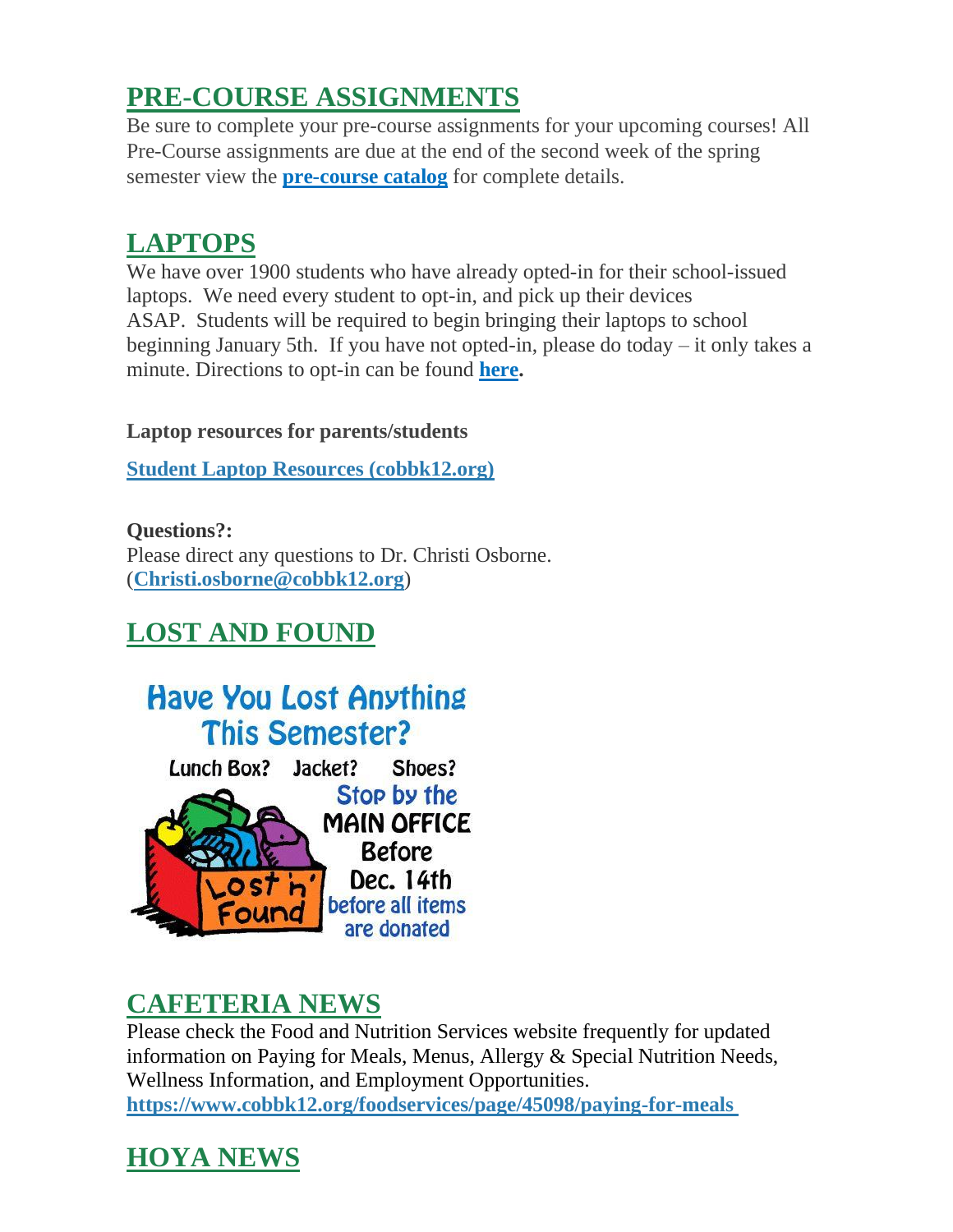#### **SOFTBALL**

Please join me in congratulating the following softball players on being selected first team all-region:

- Hannah Turner
- Libby McAbee
- Kyndall Rackley
- Bayleigh Rouse
- Saylor McNearney
- Alena Ball
- Hannah Turner was named Pitcher of the Year

Congratulations to the following softball players on being selected second team all-region:

- Mackenzie Kirby
- Abby Sitten
- Reagan Janney
- Maren Lipani

### **NATIONAL PTSA REFLECTION CONTEST**

Congratulations to our winning submissions for the National PTA Reflections contest: Logan Weir for Photography, Avery Jesionowski for Dance Choreography, Kaci White, and Olivia Hayes for Visual Arts. Best of luck in the next round of judging.

### **FILM TEAM**

Congratulations to our AVTF-1 Film Team: on winning 1st place novice film, Best Actor Novice and Best Supporting Actor Novice for their Film "Future Lens" in the Cobb County Short Movie Extravaganza Competition.

### **DECA CLUB**

Congratulations to Harrison's DECA club members who participated in the Region 4 DECA event on Wednesday. We had 3 students who have qualified to move on to the state DECA tournament. Good luck to them as they compete at this next level. Our 3 DECA competitors who qualified for the state tournament are Jackie Hunt, Tori Iorillo, and Alaina Hall. We have 9 total competitors going to state. Those who competed in regions can go to state for the experience.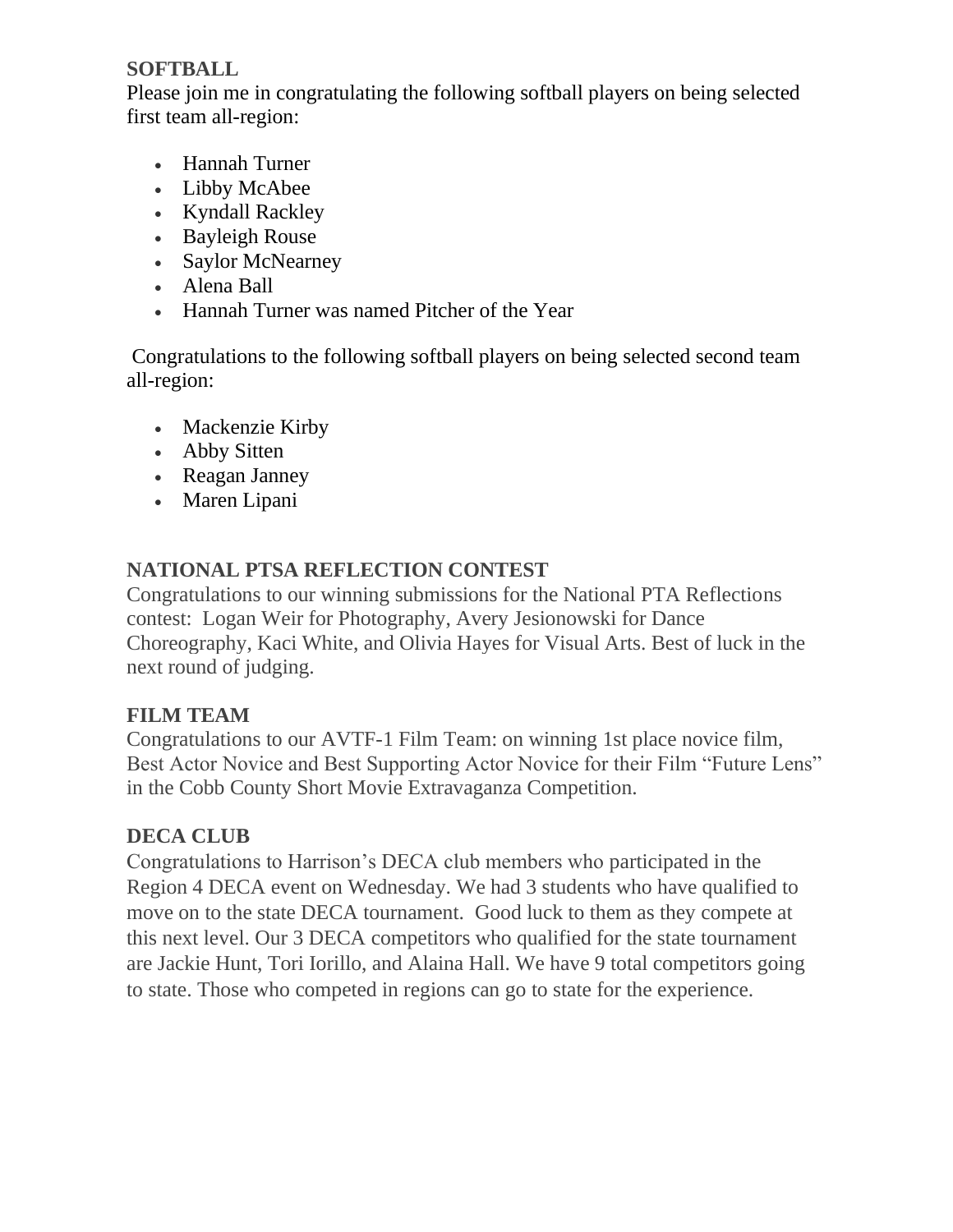

#### **STATE CHAMPION**

Congratulations to Samantha McGarity for being recognized at the Cobb County School District Board Meeting on Thursday, December 10. Samantha McGarity was the individual state champion in the Class 7A cross country meet. She led her team to a 2nd place finish and she had the fastest time at the State meet in any classification. She also was the region 3 individual champion. She was selected to the Atlanta Track Club's 1st team All-Metro team and is the Cobb County Runner of the Year.



# **COUNSELING NEWS COUNSELING CALENDAR**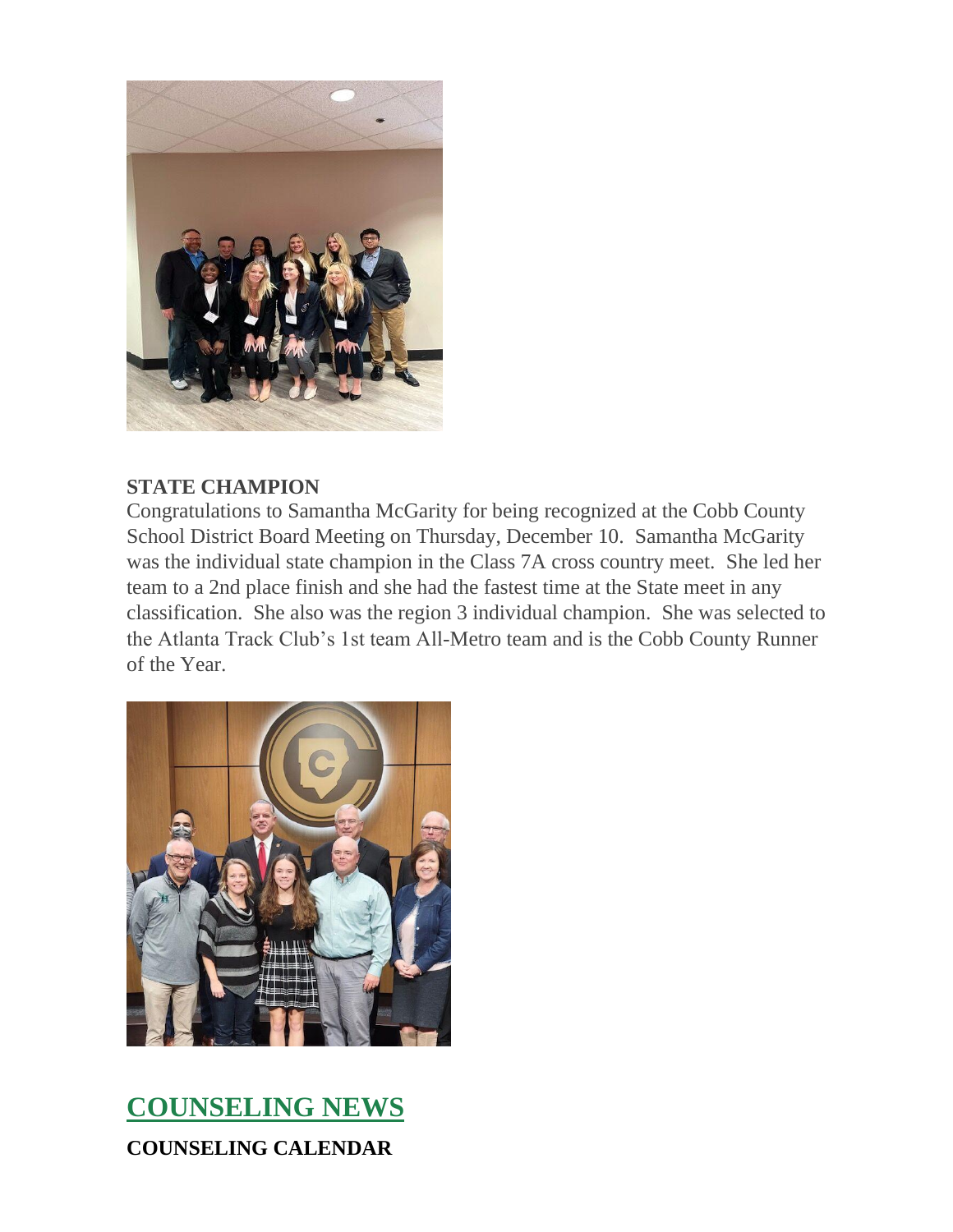Please check the Counseling Calendar frequently for important dates, including Virtual Parent and Student Q&A sessions, Virtual College Visit information, and much more! Click here, **[Harrison Counseling Calendar,](http://url503.cobbk12.org/ls/click?upn=G8An3K6JlHsR8QtKBFuzdoB1znjZkDc3Km2Sgf1PHVpycz16KMZXgXgxh3dcC-2FS8NJmdhIjRhMEVOdXvIran0PoO612nc8dPRxDRKmrySvOyPaCPkwQVxnm5P9WY4kGuByjjBLs9jX8AnVcQz2F0xdPJWUq-2BTqmbYJsClRyFwEgRo9BS-2BibqsB2DQhPPMblV7M40_W-2BfLYUoUwwI1tuGClKRhhPOSepcZIFoXnUIMjiA717kQ1i13BNQTwwJ9cl-2BWArXr6-2FDxoCbNFrRaplJKtN7fZ899OK18bRNn-2BNZsISZyTlJiY6UmnVaM6W57DYexPhq0a9Cj4FB0yftYGcIr2FQ6lfts0elLMch5-2FIunVd3PdJvZqkhslvCBViBGZ8xJzHoIT7wHkYdQDO4eYvlGsUTo-2FYMZj-2BkeGIytiwVh6wuVmcb9pZPYQU9Y7EBg8YcNHBKQNe7uRGf-2Bt-2FAfUg2VN0ObvQ-3D-3D)** or go to the Counseling page on **[www.harrisonhigh.org](http://url503.cobbk12.org/ls/click?upn=oq5wnnHoD1NAxpT8rNAGXO9pgQjsMrFEdSeXOUfDN1SmFc2KsGzpApGt0h4W-2BnTi3qOMFT0pAhpU4g9jzi2oghIA-2BD5qxCmArcny4yPncCY-3Duh7T_W-2BfLYUoUwwI1tuGClKRhhPOSepcZIFoXnUIMjiA717kQ1i13BNQTwwJ9cl-2BWArXr6-2FDxoCbNFrRaplJKtN7fZ899OK18bRNn-2BNZsISZyTlJiY6UmnVaM6W57DYexPhq0SPIh3cbyWXWc9dYcJPQ-2Fjvv-2F1u-2FnDLB2QDs8-2F7Ql4Xh8t-2Fb79KutXMyfJQLNWDMbBohWV1m8DtGobZpQeX6wmq-2BJAsWdbOdyAejY5xCHbaaPA8TplA8FwK5g35Rp4yakZsaOOvpoF7R5-2F7m3L3pgNg-3D-3D)**.

### **VIRTUAL COLLEGE VISITS**

We have several Virtual College Visits set up for our Harrison Students. Please check these out here: **[Harrison Virtual College Visits](http://url503.cobbk12.org/ls/click?upn=G8An3K6JlHsR8QtKBFuzdogXPJqD3Uz2QqY8s2OfxygfiXPa-2BLVg3oKWlcUFgjTffPxwSarE77p-2FOfJTl3QvbpgPiFEQheAZA772IpRJMifiqQmDkS-2BKBGjOIoKGjM7QQDhTGARgZvMYUugThyMfc1u3H422O6jO2zhAvrxBFglXp3F6gpegHyc5A3y-2BtXoarMbtV-2FDS2nSwRHJx513wzw-3D-3DuB4X_W-2BfLYUoUwwI1tuGClKRhhPOSepcZIFoXnUIMjiA717kQ1i13BNQTwwJ9cl-2BWArXr6-2FDxoCbNFrRaplJKtN7fZ899OK18bRNn-2BNZsISZyTlJiY6UmnVaM6W57DYexPhq02wif1u3SHT3SeHXq3TYj46RcT7cPPJER0bf8AuCQzZINfVBzndzJQORzGoq-2Bx-2BxiPyjzJNsb-2Bb6u-2FmGktjJFR5uiQrKAcdhHCvNHtCtqI419-2BfaXzMDpN9d7fybVC6NGCfJUKg7on-2Fbxo2EchlWDfw-3D-3D)** and on the Counseling Website.

### **CLASS NEWSLETTERS**

Students may now sign up for a monthly newsletter with specific information just for their year! See below to register or see your newsletter:

- Freshman Class of 2025 **[Register Here](http://url503.cobbk12.org/ls/click?upn=kYpeu9rJVSU1acS4VG0V9dP8zXnygu7Up5qBE7usQ1gecV2TljFL8x98-2BlIBHTra483oT8HWv3BxbUy1y3g1YeWdW9sa2LS-2F5w6HFZr3PgLxrhiZkbHoYBWQGDSdz2kXILYM-2FJ-2BSPWKqDyK12NTWkgvzxO-2FFJ9gN4PVObUCSdU1fk1yz4FmcHq9hJ3Q3Q4V6UdIBfJAXLaqHgFMyGvvd-2FpK7e9mIcvQGZo4uJhNvTc1Kji4l1I5UBDBgmW3KG31gPt9pK0vJphNQslEthlpOJHjEJ83dV8EnQ8QqVRizvq-2B5MPcjYBmTiroyon6zl6uKeDWHIHrN6Wu8XJh4Y4cbXjqkQYzI9zYOF7xv63GRoZfGtWV69kMIvjA0YXw2m9vQc3YBPUFJF1V4INUQLWdX2Sgfp2YSi9rJ38mTAEfj8zudFjqg8n0W1xgHY2UfKh8APtdPCGbZ5wDKDv2NZ4BrITyK1PYDFEcZHU23jzRAyxDJpzgbCYbd-2F-2BU-2B1W2bDsCYkKN7qXMplPZjBgyFA3Hg5z0G7krrDh-2B18mL3NEFKL9kKgpSlJnMfNJV5ZQUHinyxsfFs1lr09oTN8Quv3Ae3ma8qeN3rIzhJpWagWC5khIGIRQMW0Qm6lGoN9Kt6B7FfB0sk6WJb9SCaM4LbR0CcWA-3D-3DJR8L_W-2BfLYUoUwwI1tuGClKRhhPOSepcZIFoXnUIMjiA717kQ1i13BNQTwwJ9cl-2BWArXr6-2FDxoCbNFrRaplJKtN7fZ899OK18bRNn-2BNZsISZyTlJiY6UmnVaM6W57DYexPhq02usqGjKCnnsrkUFKdM9GfZ6AmIJ8P1wlpA-2BiBKqDJArX83Dtf7-2F6hUY-2BOL9Bpnwu0jjH8EES-2FAVA2cz1FrrjdbwK4BxI-2FvgSaCrN7ovcNrVHjS67MCbrGqe7csA673doZ9xpx9667DbjDVjb3Inl3A-3D-3D)**
- Sophomore Class of 2024 **[Register Here](http://url503.cobbk12.org/ls/click?upn=kYpeu9rJVSU1acS4VG0V9dP8zXnygu7Up5qBE7usQ1ge7I2QSEuv2APaQuIa8x0SfNNzVhu-2FzuTLLNHDo4H9B-2FS-2BoCXMUyalfdWpWAjyUrsveExMWen9qSeIHGDWfPxR-2F3l-2FazmP2ice12OKB6DjjTnz4E4bXv8tDObpjUG2o4A1jJmkswTDUwmJ6EDuccDdUh5S7WbJ4nRN5Go-2FXCDBq60js7jyIUIS9mM51HZ5GdtxuZCx2LvEeg3rEbL0cfYX7iOEl8KVI324JvbLe0d8nNv9vJo7lQMfqkpwCVrTWnqm0owKR-2F7gM2AJJ2qA675yd5FGjb9opWthaCddSWftN9O3F-2BiKwVTVr52GRjxZO8ZzXYgg-2FPinEtPc4971hQ78c0GkYJRLLtH-2FsFrPCN7zwTfMfbZ6ZNmpUmtJ8kxDWik-2FGId0aAdcnBtb3GnF5nyfzsgK24mLww-2BUs-2BGY1h9pdtERSRl-2B7tzc1puEHqrhikJxVhp-2B4jNOjbj832ycgSIq5QmQO2Z3Ch0QkMd17q1obMcqEir3nfOfj4LeviCwyOhOZjqYypwIKB9BNWeR9UBBCJwxApc2fqrk5L8RaeVYHw-3D-3DjoES_W-2BfLYUoUwwI1tuGClKRhhPOSepcZIFoXnUIMjiA717kQ1i13BNQTwwJ9cl-2BWArXr6-2FDxoCbNFrRaplJKtN7fZ899OK18bRNn-2BNZsISZyTlJiY6UmnVaM6W57DYexPhq0WJc32P-2Bcj1dyrzqfjRnb98Ny-2BfkFre6Pt-2BQFoNTGbeocLZ5do34bRJgs9IXufarE8DBmLFCaYdBcnh2NwtEqeRMHzdzvo96JHcbPvasElkBqc8NnMa7AREFDFDmqhDeZ62li3xXE7PaiOFrgYjQvPA-3D-3D)**
- Junior Class of 2023 **[Register Here](http://url503.cobbk12.org/ls/click?upn=kYpeu9rJVSU1acS4VG0V9dP8zXnygu7Up5qBE7usQ1ge7I2QSEuv2APaQuIa8x0SfNNzVhu-2FzuTLLNHDo4H9B5jz3vqmyjT89r85-2FYb3p93477wgUkfjd4LozZgOBfY-2F30qwVU5XQYuoBfljRITfjOa4-2FfmDuL8g6vm3E1cPtscwIj6LmyX8OWH589a-2Fmu5XojG-2FjKzGzWHJAWGOgPIX5Os7cSkTVU-2FsS65wLCX4EuCycFVeq-2F-2FxNUPJiuKphU8wMvooHHEDMRp0tZG8eNQRO0TA2lKMOR8JUiaCLY2jC46OyqwyZchSKt818rKnE1A-2BOW-2B7TpqxtyzM-2FsoJPhVIjg8MBMLFYB-2FqxGI3gff3P-2FI8wHbjbKr04gdvcvEMjYSwci-2F6VBWP2ihFXRhfvKSIY4cdDCq-2FPekPXAaAdZuxFgxHvw6ZOz72hd97Ivtb676GF6auevKMN70YpumnWSKT5jaBAZ7021CiH6N1g7gKRb1jy0zhACOpFPynR-2BkAcWv0r-2Fay7DPrpnkoECyWhGddUwYEacyd0l8HtHpmuBQQR37KLJU6OEZ3-2FV8YoJudzVjHu1aGWugqwzaY-2FVreRKKfwrkMOnyX22jg9T234JFx7ivONt-2BznsLUAK90WupRywQp-3rG_W-2BfLYUoUwwI1tuGClKRhhPOSepcZIFoXnUIMjiA717kQ1i13BNQTwwJ9cl-2BWArXr6-2FDxoCbNFrRaplJKtN7fZ899OK18bRNn-2BNZsISZyTlJiY6UmnVaM6W57DYexPhq0zavcXxxFt-2FLzG-2F-2FAce07kxNSTCfQDJ6UYnYbU7WJT73jYwOFUZwXBkYIeTqdd33d4LQe9-2F6ZbOieA2zVF2c6DkbxZ41snd6FrNNkorjs2wLp7t-2BgMMBJOgkwiwmt52-2BhgUYM-2Ft3J3L7tCpKeXhuL-2FQ-3D-3D)**
- Senior Class of 2022 **[Register Here](http://url503.cobbk12.org/ls/click?upn=kYpeu9rJVSU1acS4VG0V9dP8zXnygu7Up5qBE7usQ1gecV2TljFL8x98-2BlIBHTra483oT8HWv3BxbUy1y3g1YeWdW9sa2LS-2F5w6HFZr3PgLxrhiZkbHoYBWQGDSdz2kXILYM-2FJ-2BSPWKqDyK12NTWkgvzxO-2FFJ9gN4PVObUCSdU1fk1yz4FmcHq9hJ3Q3Q4V6KqEqmNrfDfW6ksRHYN8qWv-2BedKj7JLVaKAH5d7e0HDQc7-2BT0LwMfJuKg9Ey78szRRVocnP1os8ukBMZkT9-2BZghfli3d8yqIXXb-2FKPPoWKZol0rSM7XdEczmCeezRV-2B6uEenAtTNqjpLHnTmZ-2F7rY6pUislNco6qzF5KEokmZsJcFukRg-2F7dDw8W-2BLfdanaYNPFmyTPLz6ISmseJCXkEctQ2Hr5k3qIdx-2Fh6Mw-2F-2BBmMfkpb98qpCyaCsmSFP4DuF6U6T96NmRDGwmqUrjHS6M7uJUIVPBGrwU0YauHgrUdl3pR8Fpkj4mLKtfj0AoaOrG9XZMt1nUhDUBXbks4AdobjfeDGt8KNGKmZdfOchfhfU8H87XVeP-2FbPTe7EGYKyXwlIHV-2FG0pi1iPYKf8ek-2B2KDkV0WR2dU2zPEsw10q-2F-2B0-2FJWwpN2hMl-2BFBcy6ZbfXqMD2IYX-2BxUJBuKJd0Un0nnVg-3D-3Da8eL_W-2BfLYUoUwwI1tuGClKRhhPOSepcZIFoXnUIMjiA717kQ1i13BNQTwwJ9cl-2BWArXr6-2FDxoCbNFrRaplJKtN7fZ899OK18bRNn-2BNZsISZyTlJiY6UmnVaM6W57DYexPhq0dmJ2E23XNI7rqcXoQJ5IwWE2MAApaq7p02m1TeIW-2Fpi3Uv7glQVWsYUMyvmoA86RruwYbT-2B-2B4sID0M3IwpV5iWiB0WEKERXIIYaUxxEeK9pJEXwEkUTeMAafcyxxbHM4W1DGx0CxzVNkmxEENFNciA-3D-3D)**

### **ATTENTION SENIORS – IMPORTANT TRANSCRIPT REQUEST INFORMATION**

### FOR COLLEGE APPLICATION TRANSCRIPT REQUESTS

All transcript requests for colleges with a January 1st through January 5th deadline must be processed through My Payments Plus by *December 10th*. Please click **[here](http://url503.cobbk12.org/ls/click?upn=HU5K2q0Fz5ADTGboxPzOzV-2FXL0qE7BYVJk79MoYchrbS-2B-2BPvFNzCqRtAWujduLnXKrI5Tcb7M2X9wfzkRlhjQvpLT0KvIGKvwZqo2V8CQzU-3DN560_W-2BfLYUoUwwI1tuGClKRhhPOSepcZIFoXnUIMjiA717kQ1i13BNQTwwJ9cl-2BWArXr6-2FDxoCbNFrRaplJKtN7fZ899OK18bRNn-2BNZsISZyTlJiY6UmnVaM6W57DYexPhq02KXNTH-2B7-2BlWQDWQ9nSyQvIzVrLIDBRGBoeEPE5cLmp58vb7qmzqAC-2FhT7lwyYlQjODkGACI1XCG3pxtmzpqww9cdPlX5Og0TNht-2BvEl73I8YSiGUZ-2BH3cR0VOHYNjSt7U7Q02nwCcnP5Z2v1mOSInA-3D-3D)** to request your transcript.

FOR MID-YEAR TRANSCRIPT REQUEST

First semester grades are not posted on transcripts until early January. If a midyear transcript is needed for your college application, please request it after *January 5th*.

### **COBB STUDENT LEADERSHIP ACADEMY APPLICATIONS**

The Cobb Student Leadership Academy is currently taking applications for membership for the 2022 spring semester. Students may be in middle school or high school, and no prior leadership experience is necessary. Students simply must be interested in learning about leadership, serving the community, and collaborating with other students and teachers to make your school and school district a better place to learn. Applications will be taken until January 7th, 2022: Apply **[here](http://url503.cobbk12.org/ls/click?upn=Lr5Kj85exJaDj793QUoDMyW95FnMm6X-2FbjyUKnhH2pa7eaW9N3NYlAtFsq7zZIUmVMbl_W-2BfLYUoUwwI1tuGClKRhhPOSepcZIFoXnUIMjiA717kQ1i13BNQTwwJ9cl-2BWArXr6-2FDxoCbNFrRaplJKtN7fZ899OK18bRNn-2BNZsISZyTlJiY6UmnVaM6W57DYexPhq0dMlxKUwU3yAUcoaj16OKQsj04Qp3XOtH-2BrzAhP4sA3b2JKzW2c38qtIB-2F5Ynk1ugsQxyivfJvXe1vTq4yANI4mwkPv-2F2nvYNHSBoZWcgFicD7dyCtGfgWFEutxSOQMJAoKGYHbcpjca528GzARhRUQ-3D-3D)**.

### **WORK PERMIT**

Please click **[here](http://url503.cobbk12.org/ls/click?upn=HU5K2q0Fz5ADTGboxPzOzV-2FXL0qE7BYVJk79MoYchragV5467tisWoPAB9agzSUHDsbqBYccGjiUhV-2FDTHAbpapsLFisWAfYtS-2FB87HhzALBJIiH1yo6DrPdn5r31JRck4D1_W-2BfLYUoUwwI1tuGClKRhhPOSepcZIFoXnUIMjiA717kQ1i13BNQTwwJ9cl-2BWArXr6-2FDxoCbNFrRaplJKtN7fZ899OK18bRNn-2BNZsISZyTlJiY6UmnVaM6W57DYexPhq0eyC0vJj0UsQCwl1N1R-2FiJCTjgdOXeW1ybh7LUVfsIJC2aonFUoA-2F7vlecCPnBIiwahTaWeu1XfN47eREkWAlMTEBSqKB5QwQ0sv2FKGRS8MEdsG8gpqoLy7h65TNmk7AcOE8PYgPrJlF-2BUjgNblT0Q-3D-3D)** for directions for obtaining work permits for students under age 16.